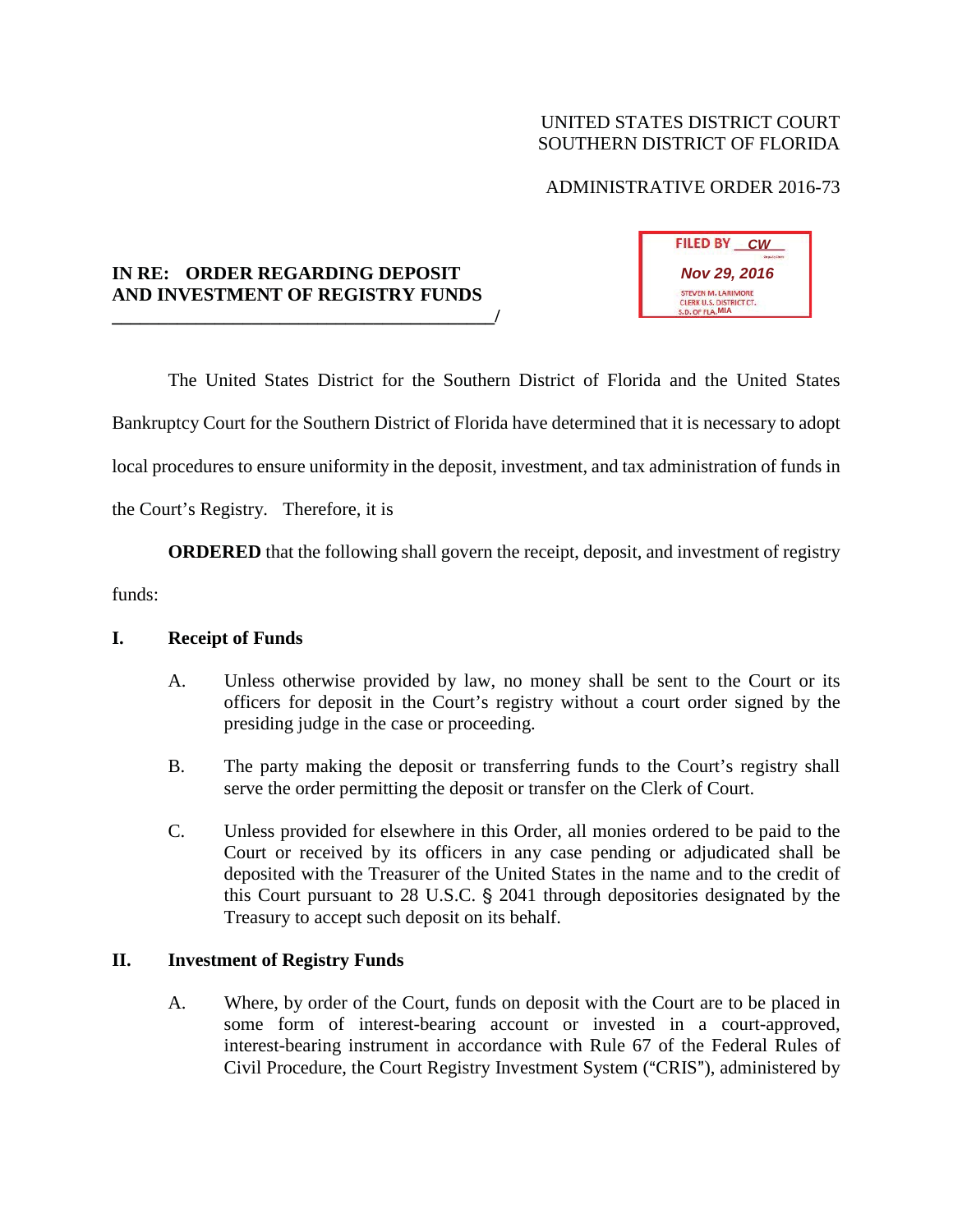the Administrative Office of the United States Courts under 28 U.S.C. § 2045, shall be the only investment mechanism authorized.

- B. Interpleader funds deposited under 28 U.S.C. § 1335 meet the IRS definition of a "Disputed Ownership Fund" (DOF), a taxable entity that requires tax administration. Unless otherwise ordered by the court, interpleader funds shall be deposited in the DOF established within the CRIS and administered by the Administrative Office of the United States Courts, which shall be responsible for meeting all DOF tax administration requirements.
- C. The Director of the Administrative Office of the United States Courts is designated as custodian for all CRIS funds. The Director or the Director's designee shall perform the duties of custodian. Funds held in the CRIS remain subject to the control and jurisdiction of the Court.
- D. Money from each case deposited in the CRIS shall be "pooled" together with those on deposit with Treasury to the credit of other courts in the CRIS and used to purchase Government Account Series securities through the Bureau of Public Debt, which will be held at Treasury, in an account in the name and to the credit of the Director of Administrative Office of the United States Courts. The pooled funds will be invested in accordance with the principles of the CRIS Investment Policy as approved by the Registry Monitoring Group.
- E. An account will be established in the CRIS Liquidity Fund titled in the name of the case giving rise to the deposit invested in the fund. Income generated from fund investments will be distributed to each case based on the ratio each account's principal and earnings has to the aggregate principal and income total in the fund after the CRIS fee has been applied. Reports showing the interest earned and the principal amounts contributed in each case will be prepared and distributed to each court participating in the CRIS and made available to litigants and/or their counsel.
- F. For each interpleader case, an account shall be established in the CRIS Disputed Ownership Fund, titled in the name of the case giving rise to the deposit invested in the fund. Income generated from fund investments will be distributed to each case after the DOF fee has been applied and tax withholdings have been deducted from the fund. Reports showing the interest earned and the principal amounts contributed in each case will be available through the FedInvest/CMS application for each court participating in the CRIS and made available to litigants and/or their counsel. On appointment of an administrator authorized to incur expenses on behalf of the DOF in a case, the case DOF funds should be transferred to another investment account as directed by court order.

#### **III. Fees and Taxes**

A. The custodian is authorized and directed by this Order to deduct the CRIS fee of an annualized 10 basis points on assets on deposit for all CRIS funds, excluding the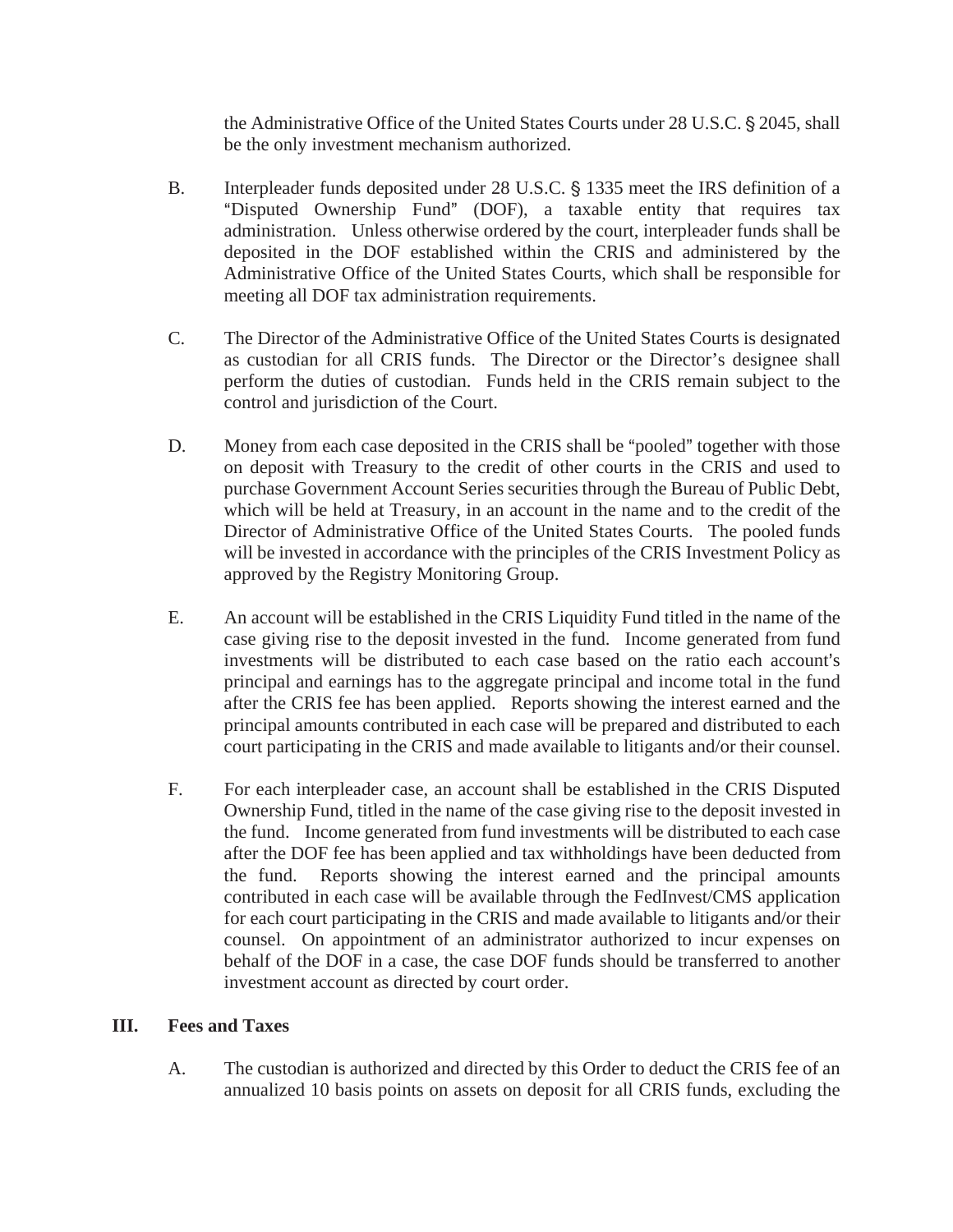case funds held in the DOF, for the management of investments in the CRIS. According to the Court's Miscellaneous Fee Schedule, the CRIS fee is assessed from interest earnings to the pool before a pro rata distribution of earnings is made to court cases.

B. The custodian is authorized and directed by this Order to deduct the DOF fee of an annualized 20 basis points on assets on deposit in the DOF for management of investments and tax administration. According to the Court's Miscellaneous Fee Schedule, the DOF fee is assessed from interest earnings to the pool before a pro rata distribution of earnings is made to court cases. The custodian is further authorized and directed by this Order to withhold and pay federal taxes due on behalf of the DOF.

### **IV. Transition From Former Investment Procedure**

- A. The Clerk of Court is further directed to develop a systematic method of redemption of all existing investments and their transfer to the CRIS.
- B. Deposits to the CRIS DOF will not be transferred from any existing CRIS Funds. Only new deposits pursuant to 28 U.S.C.  $\S$  1335 from the effective date of this order will be placed in the CRIS DOF.
- C. Parties not wishing to transfer certain existing registry deposits into the CRIS may seek leave to transfer them to the litigants or their designees on proper motion and approval of the judge assigned to the specific case.
- D. This Order supersedes and abrogates all prior orders of this Court regarding the deposit and investment of registry funds.
- E. This order is generally effective on the date of entry, but DOF provisions will become effective the date the CRIS DOF begins to accept deposits.

This Order supersedes Administrative Order 2013-13 in its entirety.

**DONE AND ORDERED** in Chambers at Miami, Miami-Dade County, Florida, this

29th day of November, 2016.

 $\mathcal{Z} \setminus \mathcal{U} \cup \mathcal{U}$ K. MICHAEL MOORE  $-7$   $/$   $/$   $/$   $/$   $/$   $/$   $/$   $/$   $/$ K. MICHAEL MOORE

CHIEF UNITED STATES DISTRICT JUDGE